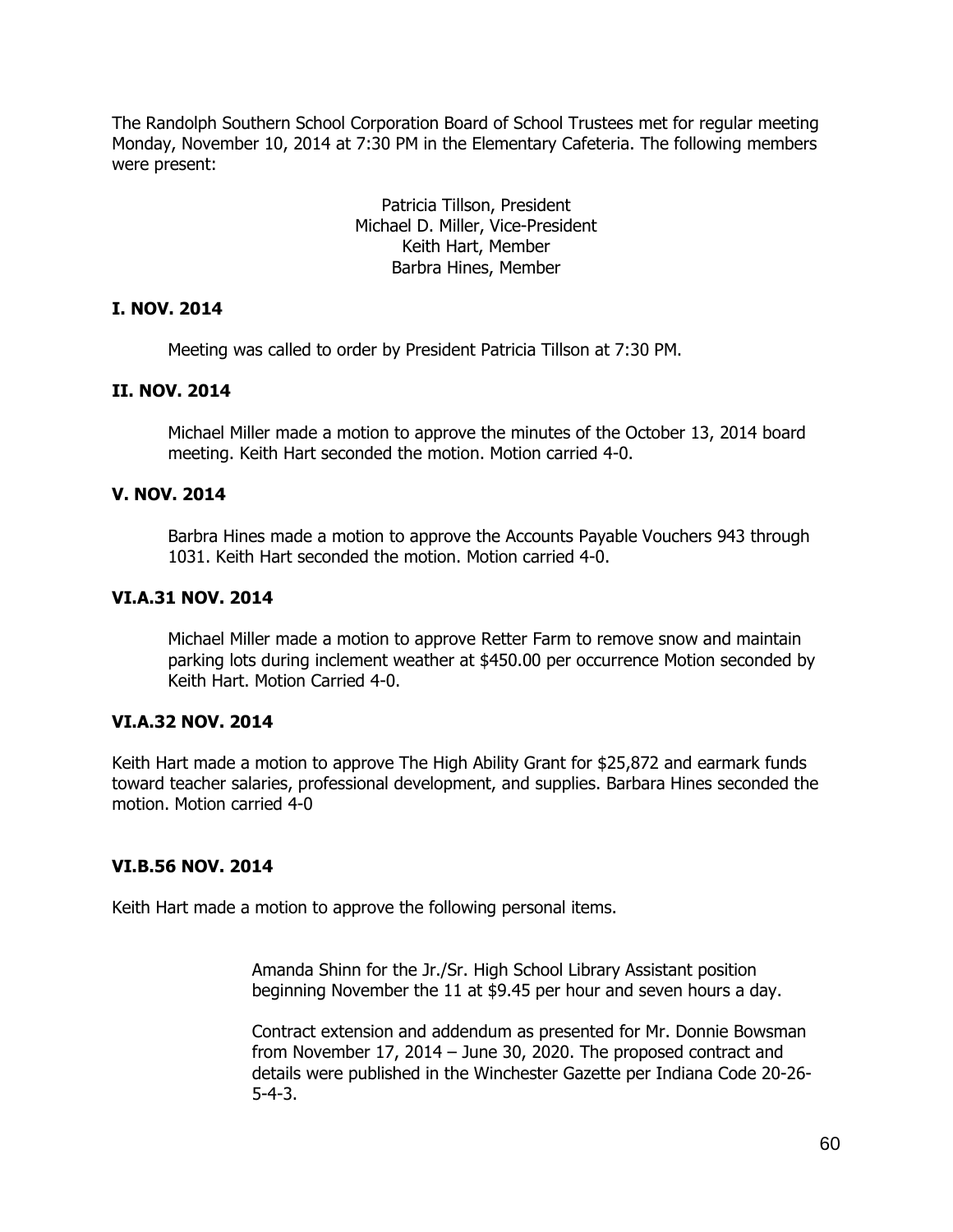Contract extension and addendum as presented for Mr. Donald J. Knotts from November 11, 2014 – June 30, 2018

Contract extension and addendum as presented for Mr. Daniel Allen from November 11, 2014 – June 30 2018.

Coaches for the 2014-2015 season per Master Contract. All candidates have a limited criminal history check on file.

|              | Shawna Smith: $5th$ grade Girls Basketball Coach $-$ \$261.00       |
|--------------|---------------------------------------------------------------------|
|              | Amy Hinshaw: 5 <sup>th</sup> Grade Girls Basketball Volunteer Coach |
|              | Alisha Estabrook: Volunteer Assistant Color Guard                   |
|              | Caroline Myers: Jr. High School Cheerleading Coach - \$626.00       |
| John Lash:   | Boys Jr. Varsity Basketball Coach $-$ \$2080.00                     |
| Jerry Barga: | Boys Varsity Volunteer Assistant Coach                              |
|              | Mr. Barga was previously approved as JV Boys                        |
|              | Basketball coach at the September 8 <sup>th</sup> board meeting.    |
|              | He requested to be a volunteer.                                     |

Barbara Hines seconded the motion. Motion carried 4-0

# **VI.C.7 NOV. 2014**

Keith Hart made a motion to approve the following fund raising request:

1. 1. Group: Elementary Music Contact Person: Wendy Harris Event: Sale of Christmas Program DVD Date: December 1 -17 Purpose: Pay for purchases needed for the Christmas Program Anticipated Income: \$250

Barbara Hines seconded the motion. Motion carried 3-0.

### **VI.D. 5 NOV. 2014**

- 1. Michael Miller made a motion to approve the use of the High School cafeteria for a Music Booster fundraiser – Cookies and Canvas on January 24, 2015 from 8:30 AM -2:30 PM. Keith Hart seconded the motion. Motion carried 4-0.
- 2. Barbara Hines made a motion to approve the use of the Elementary and High School gyms for Boys Basketball Traveling Teams Grades 3-6 on Sundays, 2:00 PM – 5:30 PM, through December 1. Keith Hart seconded the motion. Motion carried 4-0.